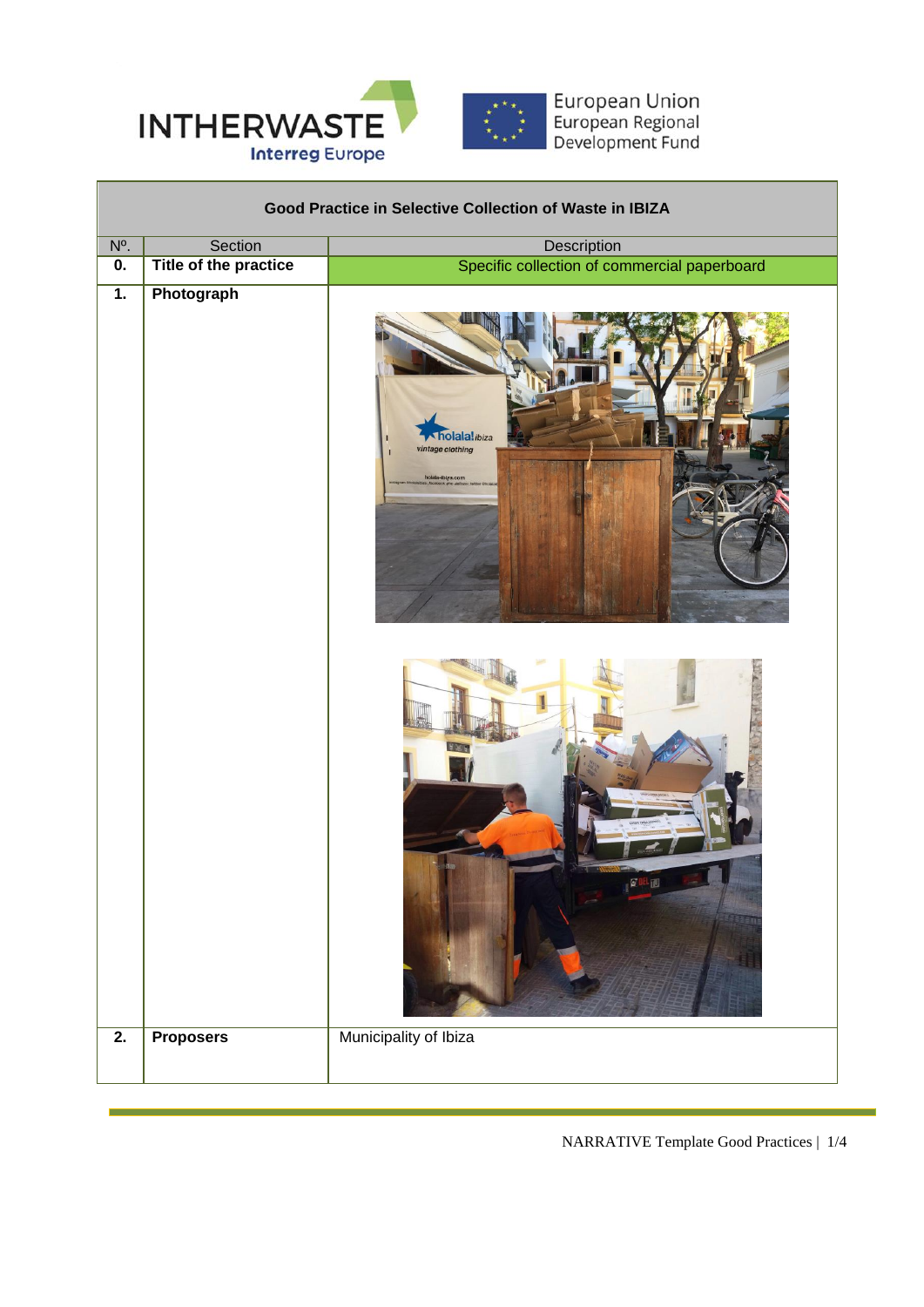

| 3. | <b>Contacts</b>                                                                                                                                                                                                                                                                                                                                                                                                     | Ibiza Municipal Environment Department, mediambient@eivissa.es |  |
|----|---------------------------------------------------------------------------------------------------------------------------------------------------------------------------------------------------------------------------------------------------------------------------------------------------------------------------------------------------------------------------------------------------------------------|----------------------------------------------------------------|--|
| 4. | <b>Useful links</b>                                                                                                                                                                                                                                                                                                                                                                                                 | http://www.eivissa.es/ (only spanish and catalonian)           |  |
| 5. | <b>Start date</b>                                                                                                                                                                                                                                                                                                                                                                                                   | Summer 2012                                                    |  |
| 6. | Activities' state of the<br>art                                                                                                                                                                                                                                                                                                                                                                                     | Ongoing                                                        |  |
| 7. | Location                                                                                                                                                                                                                                                                                                                                                                                                            | Neighbourhood of La Marina                                     |  |
| 8. | Inhabitants in the area                                                                                                                                                                                                                                                                                                                                                                                             | 910                                                            |  |
| 9. | Description of the practice                                                                                                                                                                                                                                                                                                                                                                                         |                                                                |  |
|    | Origin:                                                                                                                                                                                                                                                                                                                                                                                                             |                                                                |  |
|    | Different waste producers co-exist in the neighbourhood of La Marina: residents, commercial<br>sector and restoration sector. Each of them has different working hours and specific requirements<br>to deposit their waste but commercial and restoration have in common that their premises are very<br>small and they generate large quantities of paperboard that they are unable to stock.                      |                                                                |  |
|    | In this neighbourhood, the waste containers are buried and it is difficult for the business sector to<br>deposit the paperboard in the containers. As a result, the waste collection company found<br>paperboard in all the containers not only in the paperboard container and there was paperboard all<br>over the streets and sidewalks. If the paperboard is mixed with organic waste it cannot be<br>recycled. |                                                                |  |
|    | To try and solve this situation, the town hall of Ibiza installed specific deposits for commercial<br>paperboard in certain areas and increased the frequencies of collection.                                                                                                                                                                                                                                      |                                                                |  |
|    | <b>Development and Timescale:</b>                                                                                                                                                                                                                                                                                                                                                                                   |                                                                |  |
|    | Since 2012 shops and restaurants must leave their paperboard folded next to the containers or on<br>their doorstep at closing time. Different closing times, lack of space to stock the paperboard at the<br>premises, narrow sidewalks and the amount visitors compounded the problem.                                                                                                                             |                                                                |  |
|    | In 2012 the town hall of Ibiza installed 3 specific containers for commercial paperboard, they were<br>well received by the business sector and in 2013 3 more containers were installed.                                                                                                                                                                                                                           |                                                                |  |
|    | In June 2016 the municipality of Ibiza renewed its waste collection service and the frequencies of<br>the paperboard collection were increased from twice daily to three times a day (14.00h, 18.00h<br>and 02.00h)                                                                                                                                                                                                 |                                                                |  |
|    | Actors involved:                                                                                                                                                                                                                                                                                                                                                                                                    |                                                                |  |
|    | Ibiza Municipal Environment Department                                                                                                                                                                                                                                                                                                                                                                              |                                                                |  |
|    |                                                                                                                                                                                                                                                                                                                                                                                                                     | Ibiza Municipal Heritage Department                            |  |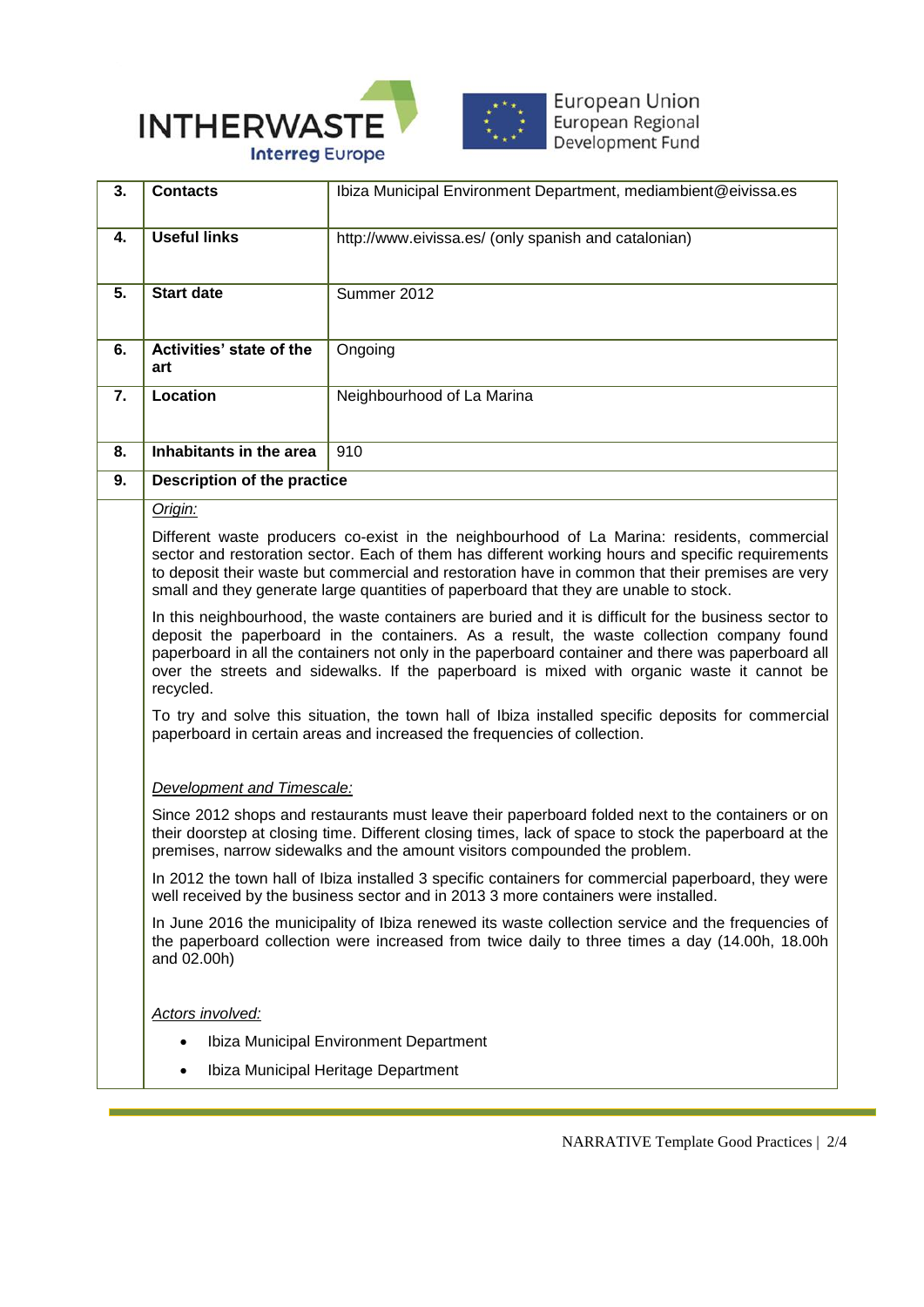



**European Union** European Regional Development Fund

 Waste Collection Company (Valoriza Servicios Medioambientales S.A.) Commercial and restoration associations Commercial and restoration owners and employees

## *Legal framework:*

All items to install in the heritage area have be approved by the Heritage Department.

The containers installed in places and sidewalks have to respect the accessibility regulations.

## *Financial framework:*

The Town Hall of Ibiza supports the cost of the containers and the cost of the paperboard collection frequency.

The total cost of the six containers installed in La Marina amount to 9.000  $\epsilon$ .

It is not possible to determine the cost associated with the paperboard collection in the heritage area because it is included in the municipality's total waste collection cost.

## *Degree of implementation:*

The commercial paperboard containers and the increased collection frequencies comprise the totality commercial and restoration businesses of the neighbourhood.

| 10. | <b>Results</b>                                                                                                                                                                                                                                    |
|-----|---------------------------------------------------------------------------------------------------------------------------------------------------------------------------------------------------------------------------------------------------|
|     | Proven results:                                                                                                                                                                                                                                   |
|     | Due to the selective collection rate being calculated for the entire municipality, it is not possible to<br>measure the increase of paperboard collection since the specific containers were installed.                                           |
|     | Possible success factors:                                                                                                                                                                                                                         |
|     | The specific containers for depositing paperboard are comfortable, so they are more used by the<br>businesses.                                                                                                                                    |
|     | Paperboard collection frequencies are higher than waste collection frequencies to make up for the<br>lack of space if the premises making it easier for the commercial and restoration sector to recycle<br>paperboard than mixing it with waste. |
|     | Environmental awareness has increased over time.                                                                                                                                                                                                  |
|     |                                                                                                                                                                                                                                                   |
|     | Main difficulties encountered:                                                                                                                                                                                                                    |
|     | Two types of paperboard collection coexisted in La Marina: buried containers for neighbours and<br>specific containers for commercial and restoration sector. It is important for each stakeholder to                                             |

use the correct container. In La Marina there is an important turnover of commercial and restoration owners and employees from season to season so new owners or employees may not be informed of the paperboard